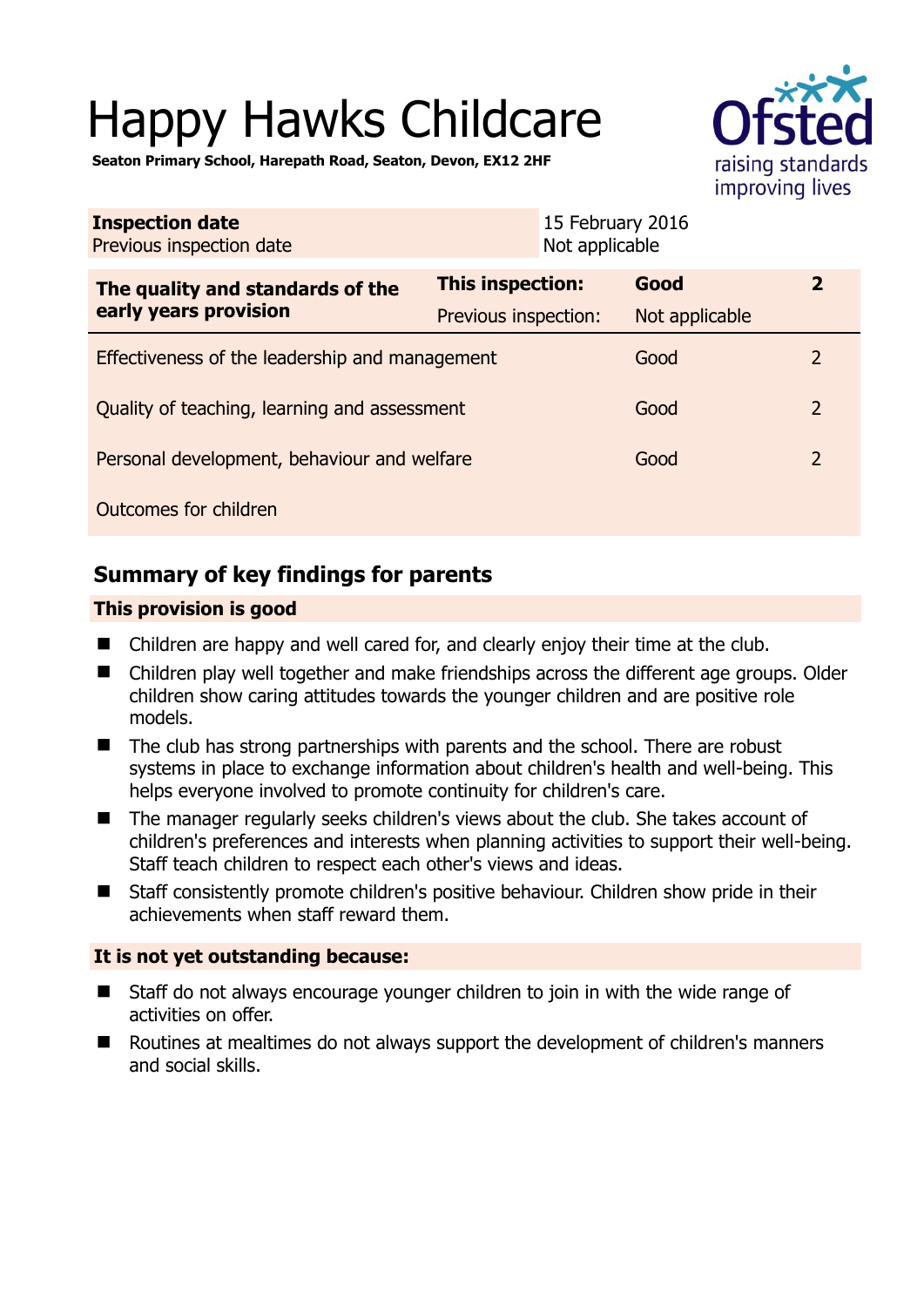# **What the setting needs to do to improve further**

### **To further improve the quality of the early years provision the provider should:**

- **P** provide more opportunities for younger children to experience the wide range of activities on offer
- make better use of routines at mealtimes to support the development of children's manners and social skills.

#### **Inspection activities**

- $\blacksquare$  The inspector observed the staff with the children.
- $\blacksquare$  The inspector spoke with the manager and staff at appropriate times during the inspection.
- The inspector sampled documentation, including children's records and staff qualification certificates.
- The inspector spoke to some parents to gain their views on the day of the inspection.
- The inspector reviewed the club's self-evaluation.

#### **Inspector**  Katherine Lamb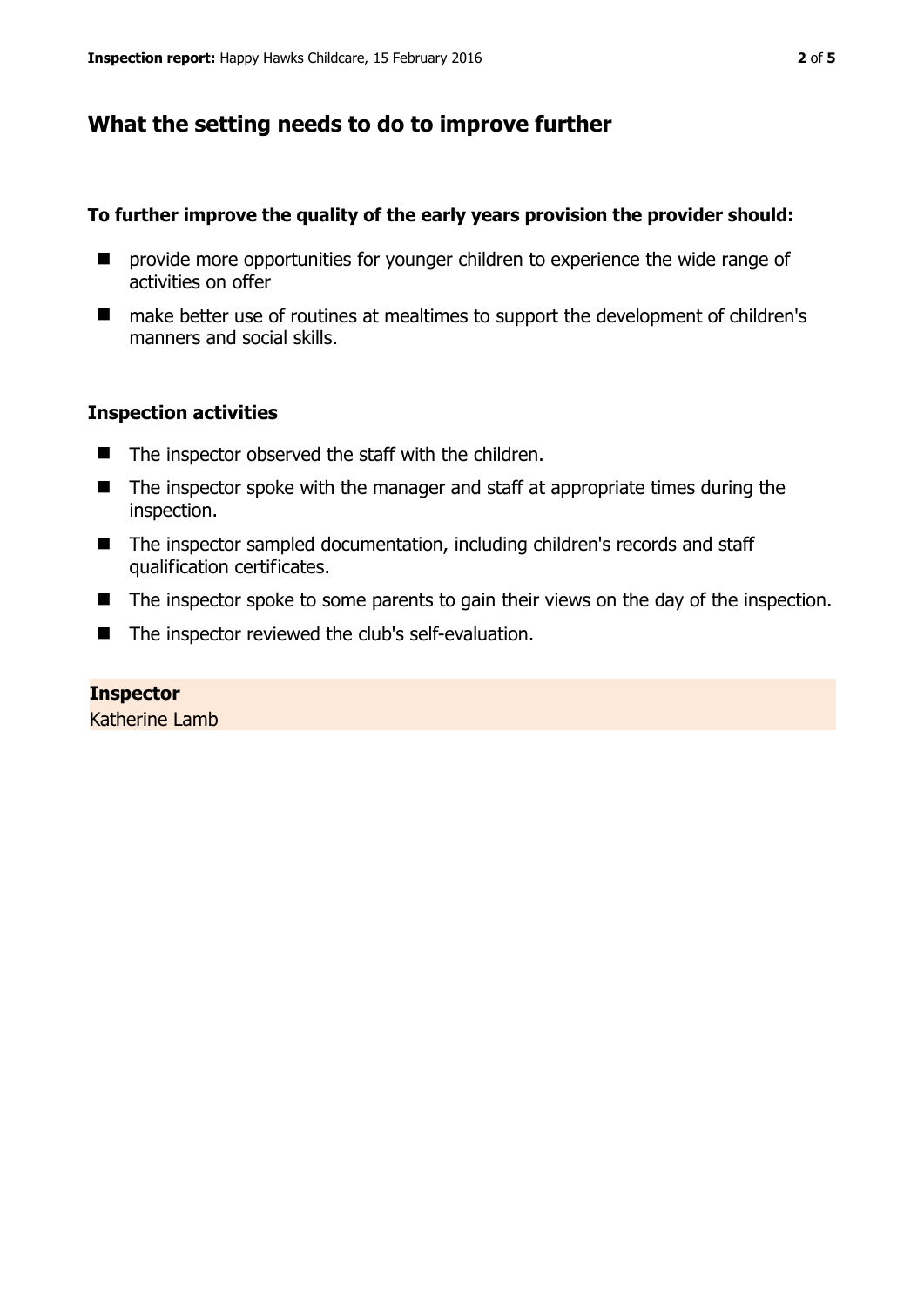## **Inspection findings**

#### **Effectiveness of the leadership and management is good**

Safeguarding is effective. The robust recruitment and ongoing supervision procedures ensure that all staff have a solid knowledge and understanding of how to protect children in their care. Staff know how to record and report any concerns regarding children's welfare. Staff work well together. They constantly evaluate different aspects of the club, informally and formally. For example, they actively seek the views of parents and children through questionnaires. The manager accesses local support and training opportunities. Staff attend training courses tailored to their identified professional development needs, in order to expand on their existing knowledge. For example, staff attended an introduction to sign language to help support children with their speech and communication. Children comment that they feel involved and that they like going to the club. Parents report very positively on the quality of the club and feel that their children enjoy attending.

#### **Quality of teaching, learning and assessment is good**

Staff are experienced in working with children and have a secure understanding of how to help them initiate their own play and relax. As a result, children are motivated, occupied and interested in the activities and experiences provided for them, which cover all areas of learning. Staff, most of whom also work in the school, obtain clear information from teachers about the focus of children's learning and development. Staff establish a clear picture of each child's capabilities, to complement their learning. Children enjoy the activities and follow their individual interests. For example, children create their own designs using modelling clay, while others enjoy making wind chimes or playing pool. Children are happy and settled and staff skilfully interact with them. Staff value children's comments and contributions, and children of all ages are relaxed, happy and engaged.

#### **Personal development, behaviour and welfare are good**

The key-person system is effective and relationships at the club are good. Consistent rules and routines help all of the children to feel secure. Children help to compile the rules and therefore understand the reasons for them. Children develop good social skills as staff teach them to share, take turns and help each other. Staff encourage children to be independent. Children learn to think and solve problems. For example, when too many children want to play a game they discuss and agree a fair way to share and take turns. Staff make thorough daily checks of the premises to identify and minimise hazards. Children play in the school's outdoor areas; games and activities outdoors promote children's strength and agility. This helps children to be fit and healthy. Children also learn to take their own risks as they use equipment.

#### **Outcomes for children**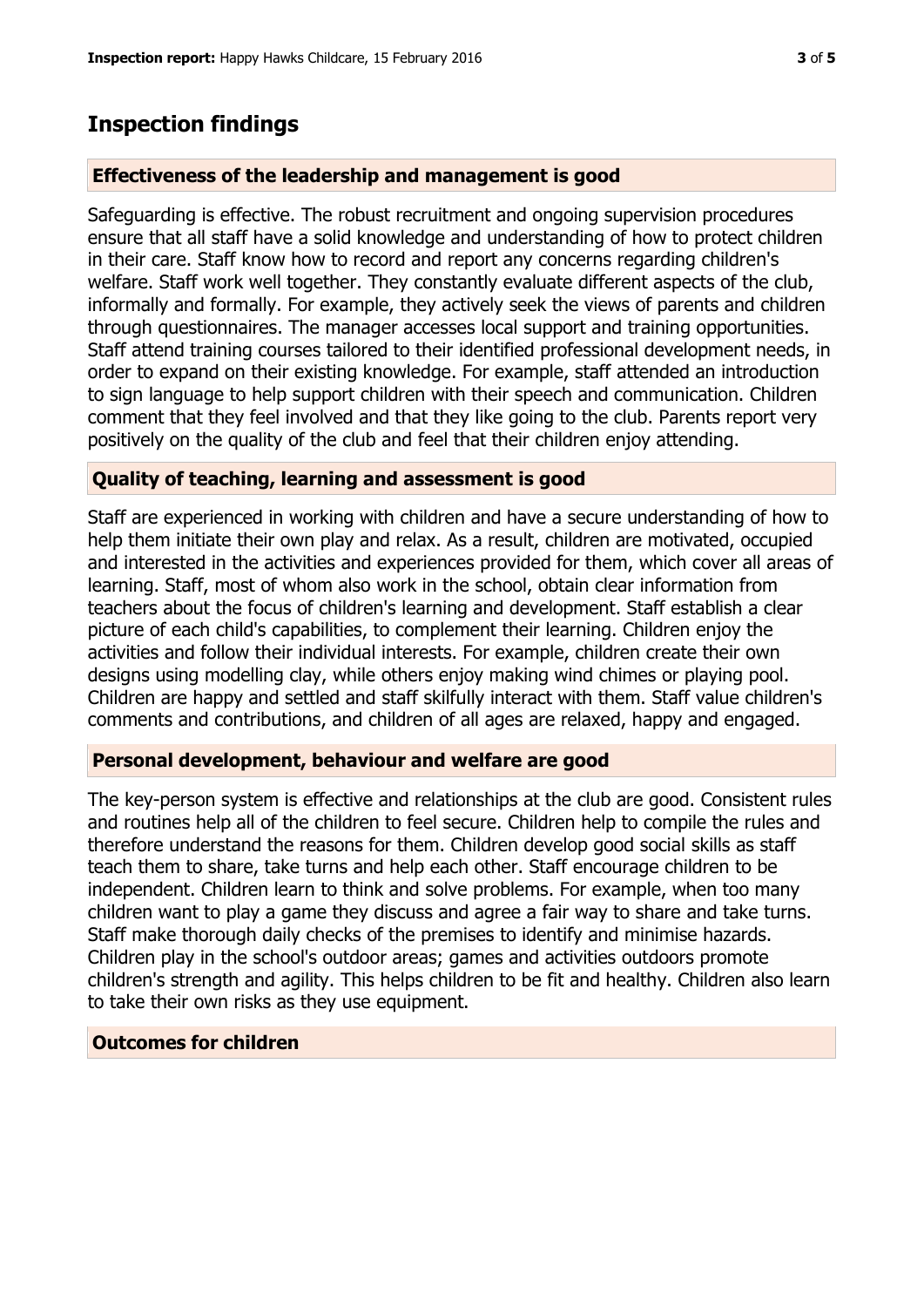# **Setting details**

| Unique reference number       | EY482175                                                                             |  |
|-------------------------------|--------------------------------------------------------------------------------------|--|
| <b>Local authority</b>        | Devon                                                                                |  |
| <b>Inspection number</b>      | 993175                                                                               |  |
| <b>Type of provision</b>      | Full-time provision                                                                  |  |
| Day care type                 | Childcare - Non-Domestic                                                             |  |
| <b>Registers</b>              | Early Years Register, Compulsory Childcare<br>Register, Voluntary Childcare Register |  |
| <b>Age range of children</b>  | $3 - 8$                                                                              |  |
| <b>Total number of places</b> | 30                                                                                   |  |
| Number of children on roll    | 60                                                                                   |  |
| <b>Name of provider</b>       | <b>Faye Elizabeth Hawkins</b>                                                        |  |
| Date of previous inspection   | Not applicable                                                                       |  |
| <b>Telephone number</b>       | 07792271621                                                                          |  |

Happy Hawks registered in 2014. It operates from a separate building at Seaton Primary School in Seaton, Devon. The setting is open Monday to Friday from 7.30am to 9am and from 3pm to 6pm in term time. It also operates Monday to Friday from 7.30am to 6pm during school holidays. Children can attend from the age of three years. The setting employs 11 members of staff, of whom eight hold appropriate qualifications.

This inspection was carried out by Ofsted under sections 49 and 50 of the Childcare Act 2006 on the quality and standards of provision that is registered on the Early Years Register. The registered person must ensure that this provision complies with the statutory framework for children's learning, development and care, known as the Early Years Foundation Stage.

Any complaints about the inspection or the report should be made following the procedures set out in the guidance 'Complaints procedure: raising concerns and making complaints about Ofsted', which is available from Ofsted's website: www.gov.uk/government/organisations/ofsted. If you would like Ofsted to send you a copy of the guidance, please telephone 0300 123 4234, or email enquiries@ofsted.gov.uk.